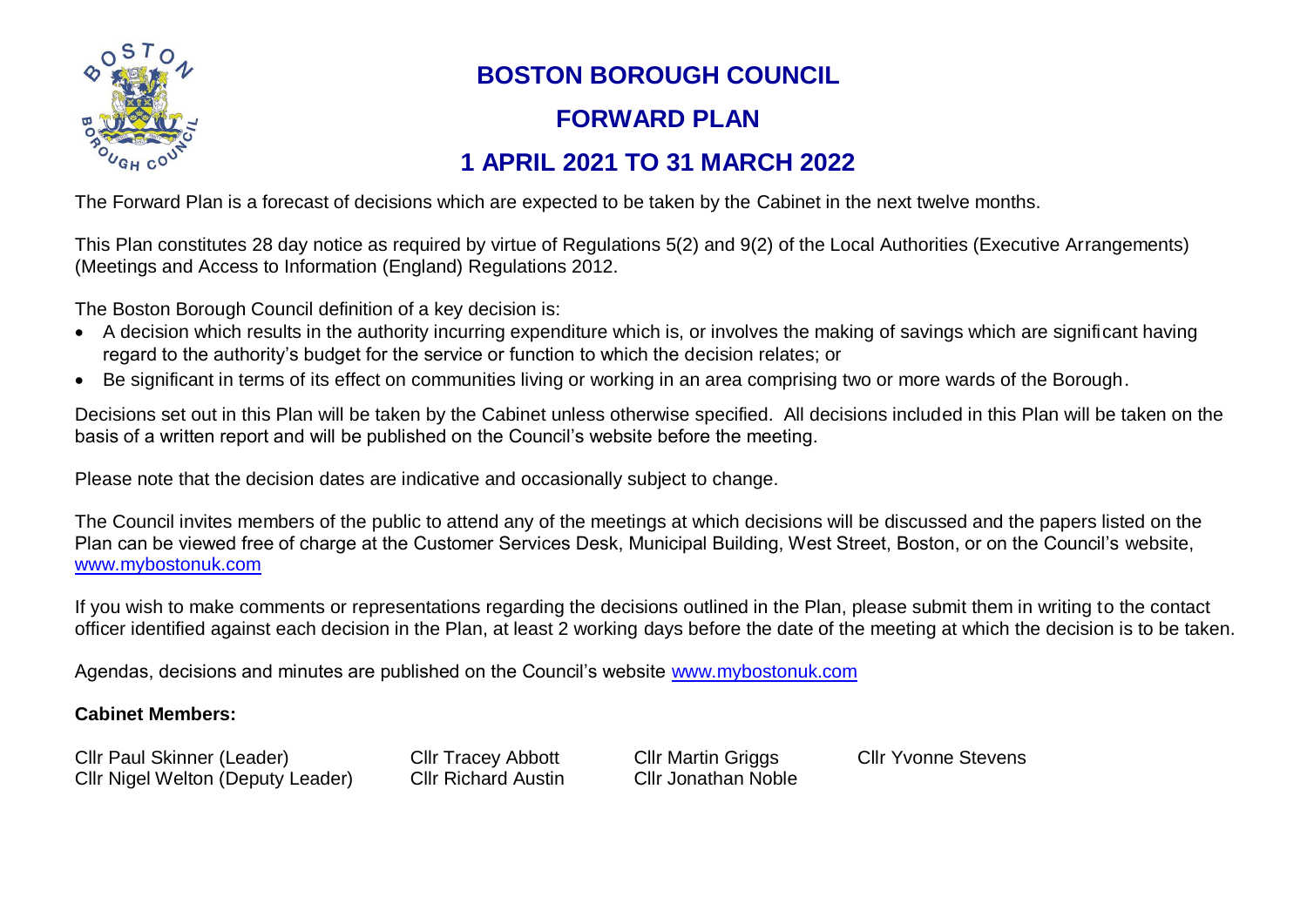| <b>Report Title</b>                                                                             | Key/    | <b>Date Decision</b> | <b>Rec to</b>   | Open or       | <b>Lead Officer</b>                                                                                                                                   | <b>Portfolio Holder</b>               |
|-------------------------------------------------------------------------------------------------|---------|----------------------|-----------------|---------------|-------------------------------------------------------------------------------------------------------------------------------------------------------|---------------------------------------|
|                                                                                                 | Non-Key | to be taken          | <b>Council?</b> | <b>Exempt</b> |                                                                                                                                                       |                                       |
| Housing Allocations Policy and<br><b>Housing Register Changes</b>                               | Key     | 12 May 2021          | <b>No</b>       | Open          | Michelle Howard,<br><b>Assistant Director -</b><br>Housing &<br><b>Wellbeing Tel:</b><br>01507 613216<br>michelle.howard@<br>e-lindsey.gov.uk         | Cllr Griggs, Housing &<br>Communities |
| <b>Councillor Grant Scheme -</b><br><b>Empowering Healthy Communities</b><br>Programme          | Key     | 12 May 2021          | <b>No</b>       | Open          | Michelle Howard,<br><b>Assistant Director -</b><br>Housing &<br><b>Wellbeing Tel:</b><br>01507 613216<br>michelle.howard@<br>e-lindsey.gov.uk         | Cllr Griggs, Housing &<br>Communities |
| <b>Review of Policy and Procedures</b><br>on the Regulation of Investigatory<br>Powers Act 2000 | Key     | 23 Jun 2021          | <b>No</b>       | Open          | Christian Allen,<br><b>Assistant Director -</b><br><b>Regulation Tel:</b><br>01205 314350<br>christian.allen@bo<br>ston.gov.uk                        | <b>Councillor Paul Skinner</b>        |
| Member Learning and<br><b>Development Strategy</b>                                              | Key     | 23 Jun 2021          | <b>No</b>       | Open          | James Gilbert,<br><b>Assistant Director</b><br>- Organisation and<br>Corporate<br>Services Tel:<br>07799 473035<br>james.gilbert@e-<br>lindsey.gov.uk | <b>Councillor Paul Skinner</b>        |